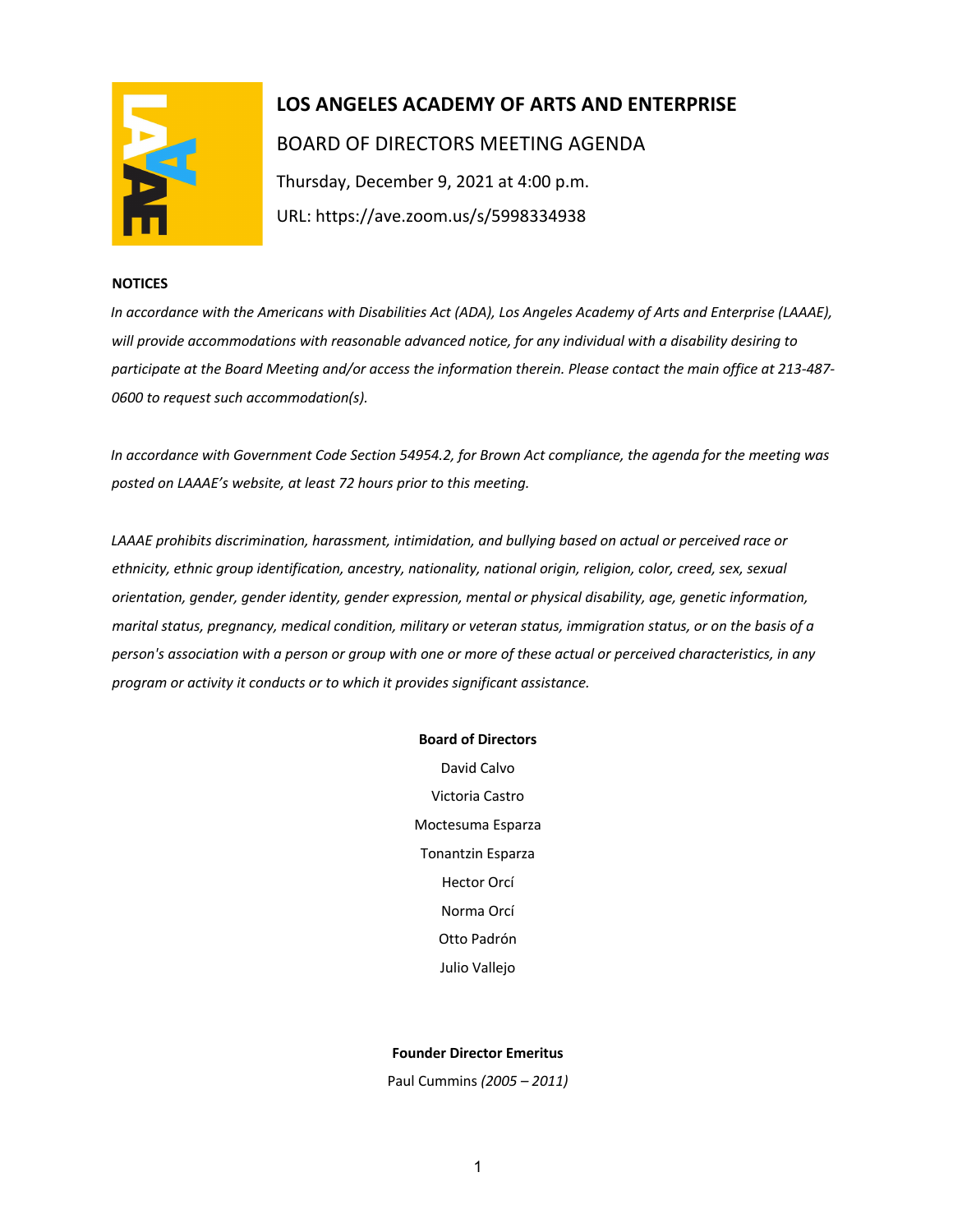# **AGENDA**

- 1. Welcome Call to Order Roll Call Establish Quorum *(Action Item)*
- 2. Approval of Agenda *(Action Item)*
- 3. Adoption of Board Findings Pursuant to Government Code Section 54953(e)(1)(A).

Pursuant to Government Code Section 54953(e)(1)(A), the Governing Board finds as follows:

(1) a state of emergency exists in California (Proclamation of State of Emergency declared March 4, 2020) related to COVID-19; and (2) the County of Los Angeles Department of Public Health currently recommends measures to promote social distancing (LADPH Reducing Risk Guidance dated September 22, 2021.) Therefore, the Governing Board may conduct this meeting via teleconference pursuant to Government Code Section 54953(e).

- 4. Public Comment on Agenda or Non-Agenda Items *(Non-Action Item)*
- 5. Approval of Previous Meeting Minutes *(Action Item)*
- 6. Consent Agenda *(Action Item)*
	- a. Adoption of Educator Expenditure Block Grant 2021
	- b. Adoption of Attachment B Certificate of Clearances Guide and Form 2021-2022
	- c. Adoption of Resolution to Update Signatories at City National Bank
	- d. Adoption of Resolution to Update Signatories at Wells Fargo Bank
	- e. Adoption of Expanded Learning Opportunities Grant (ELO-G) Assurances
	- f. Adoption of Health Inspection Report
	- g. Adoption of Vendor Certifications
	- h. Adoption of MetLife Certificate Rider
	- i. Adoption of MetLife Policy Amendment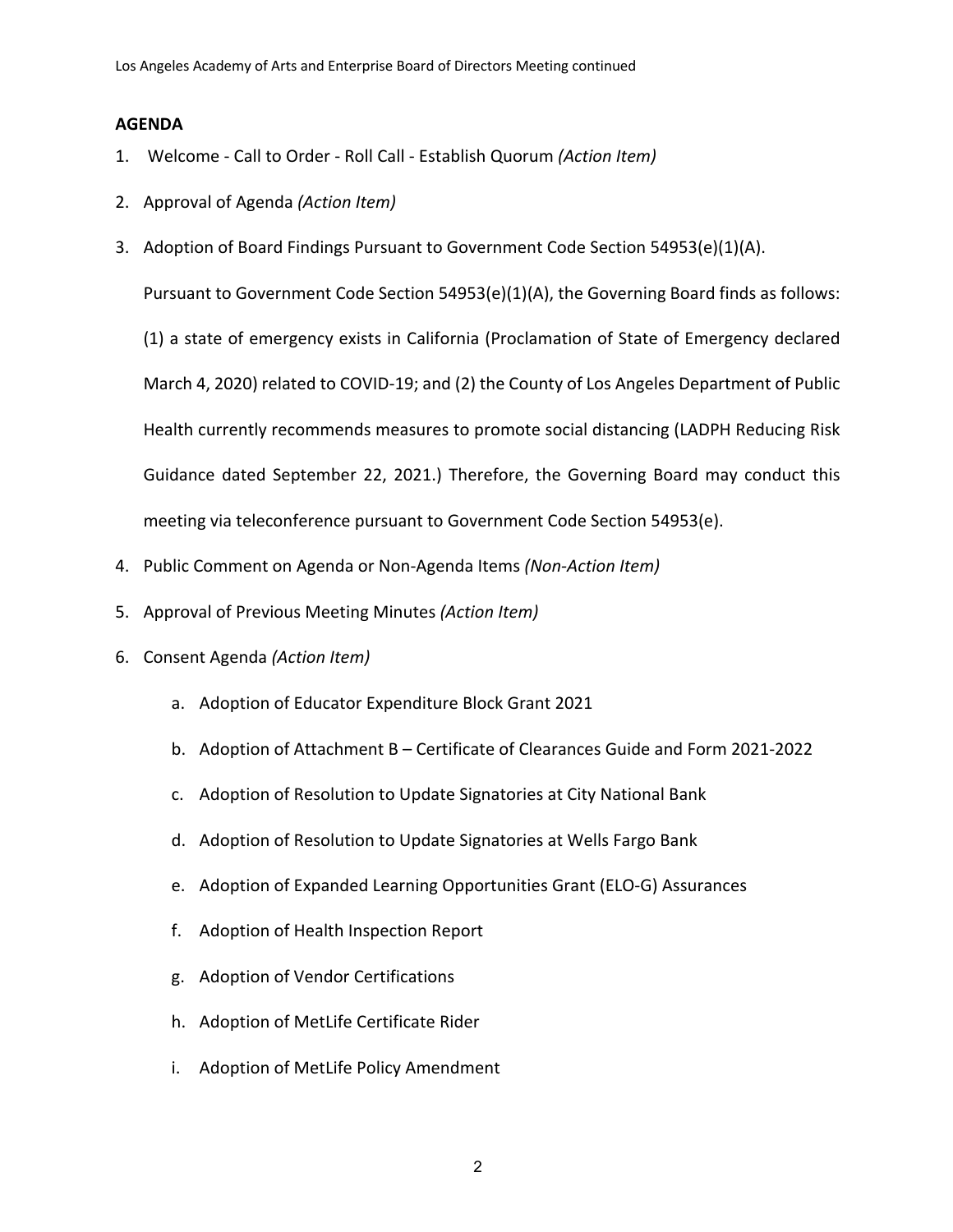- j. Adoption of 2021 Safe Return to In-Person Instruction and Continuity Plan revised 12-1-21
- k. Adoption of Spectrum Voice Contract
- l. Adoption of Letter of Support for Whale Tail Grant
- m. Adoption of ECF Funding Commitment Decision Letter
- n. Adoption of Fresh Start Contract
- o. Adoption of Imperial Advisory Group Services Agreement
- p. Adoption of Food Service Department Code of Conduct
- q. Adoption of Procurement Procedures
- 7. New Business *(Action Items)*
	- a. Approval of Financial Reports
		- i. Balance Sheet (October 2021)
		- ii. Income Statement (October 2021)
		- iii. Budget to Actuals (October 2021)
		- iv. Cash Flow (October 2021)
		- v. Check Register (October 2021)
		- vi. Bank Reconciliations (October 2021)
	- b. Adoption of  $1<sup>st</sup>$  Interim
	- c. Discussion of Supplement to Annual Update for 2021-22 LCAP
- 8. Principal Update *(Non-Action Items)*
	- a. Enrollment Update
	- b. Academic Update